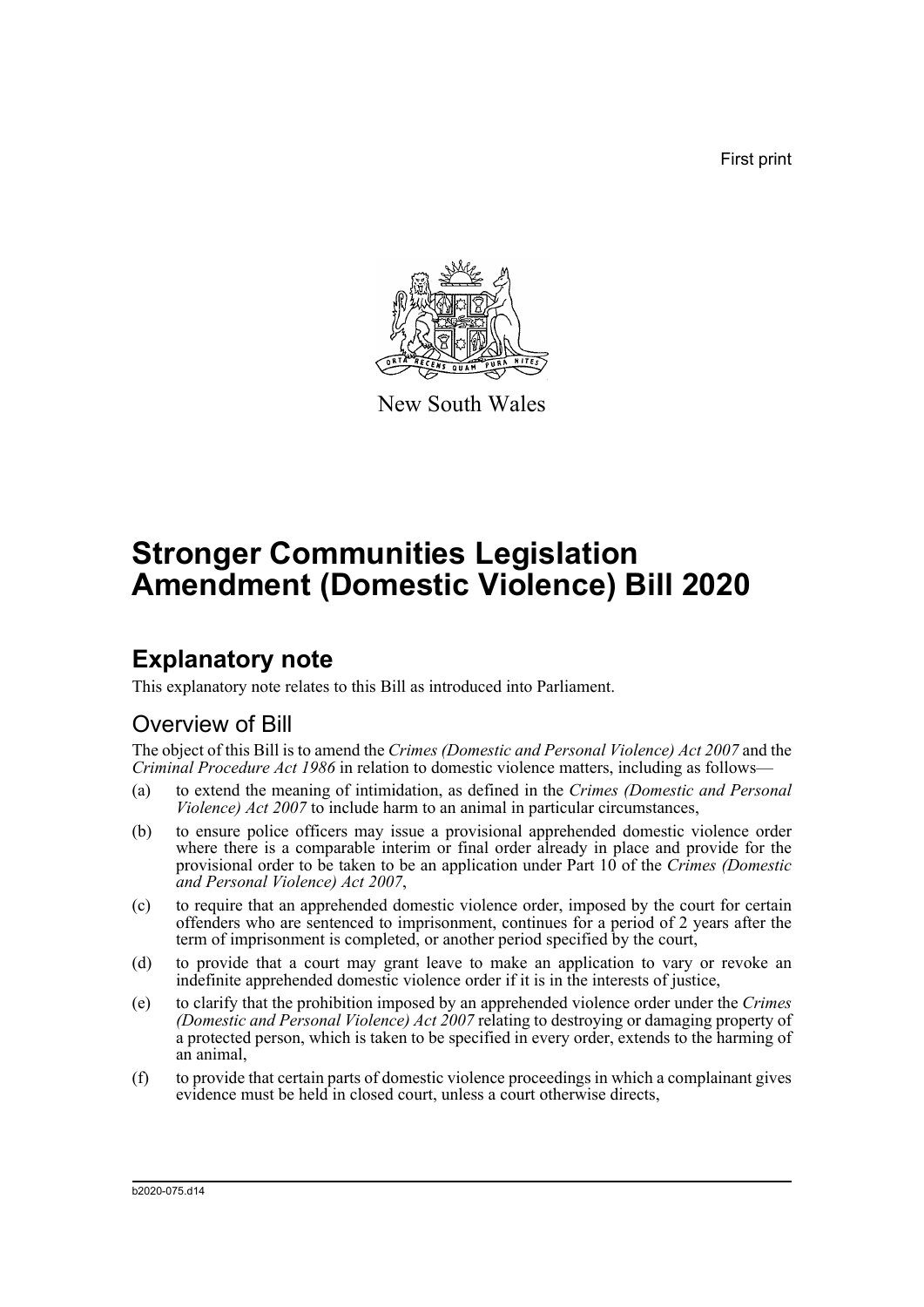- (g) to provide domestic violence complainants with the entitlement to give evidence using alternative arrangements or by alternative means, including audio visual link, in certain domestic violence proceedings,
- (h) to amend the *Criminal Procedure Act 1986* to provide for a warning that may be given by a Judge in relation to domestic violence offences,
- (i) to make minor and consequential amendments.

The Bill also repeals the *Crimes Legislation Amendment Act 2018*.

## Outline of provisions

**Clause 1** sets out the name (also called the short title) of the proposed Act.

**Clause 2** provides for the commencement of the proposed Act.

**Clause 3** repeals the *Crimes Legislation Amendment Act 2018*. The remaining Schedule to that Act contains uncommenced new sections 73A and 79C that were to be inserted into the *Crimes (Domestic and Personal Violence) Act 2007*, a consequential amendment to section 39 of that Act and transitional provisions.

### **Schedule 1 Amendment of Crimes (Domestic and Personal Violence) Act 2007 No 80**

**Schedule 1[1]** extends the definition of *intimidation* to include conduct that causes a reasonable apprehension of harm to an animal that belongs or belonged to, or is or was in the possession of, a person or another person with whom the person has a domestic relationship.

**Schedule 1[2]** clarifies that an existing apprehended violence order does not prevent an application being made for a provisional order.

**Schedule 1[3]** provides that a prohibition or restriction specified in a provisional order must not decrease the protection afforded to the protected person, and if a prohibition or restriction decreases the protection, the prohibition or restriction is of no effect.

**Schedule 1[4]** provides that a provisional order is taken to be an application by the applicant officer under Part 10.

Schedule 1<sup>[5]</sup> provides that if, due to court sitting arrangements, a provisional order contains a date that is more than 28 days after the making of the provisional order, but is the next date on which the matter can be listed on a domestic violence list at the appropriate court, the validity of the order is not affected.

**Schedule 1[6]–[8]** extend the provisions about duration and variation of orders to reflect the proposed amendment to section 29(1).

**Schedule 1[9]** amends section 35(2)(e) to make it clear that the prohibition on destroying or deliberately damaging the protected person's property imposed under an apprehended violence order is not discretionary. Under section  $36(c)$  every apprehended violence order is taken to contain the prohibition on destroying or damaging a protected person's property.

**Schedule 1[10]** provides that every apprehended violence order prohibits a defendant from harming an animal belonging to, or in the possession of, a protected person or a person with whom the protected person has a domestic relationship.

**Schedule 1[11] and [12]** amend section 39 to ensure that an apprehended domestic violence order made at the time of conviction of a person sentenced to a term of imprisonment for a serious offence will remain in force for an additional 2 years after the end of the person's imprisonment, or another period specified by the sentencing court.

**Schedule 1[13], [15] and [16]** make consequential amendments.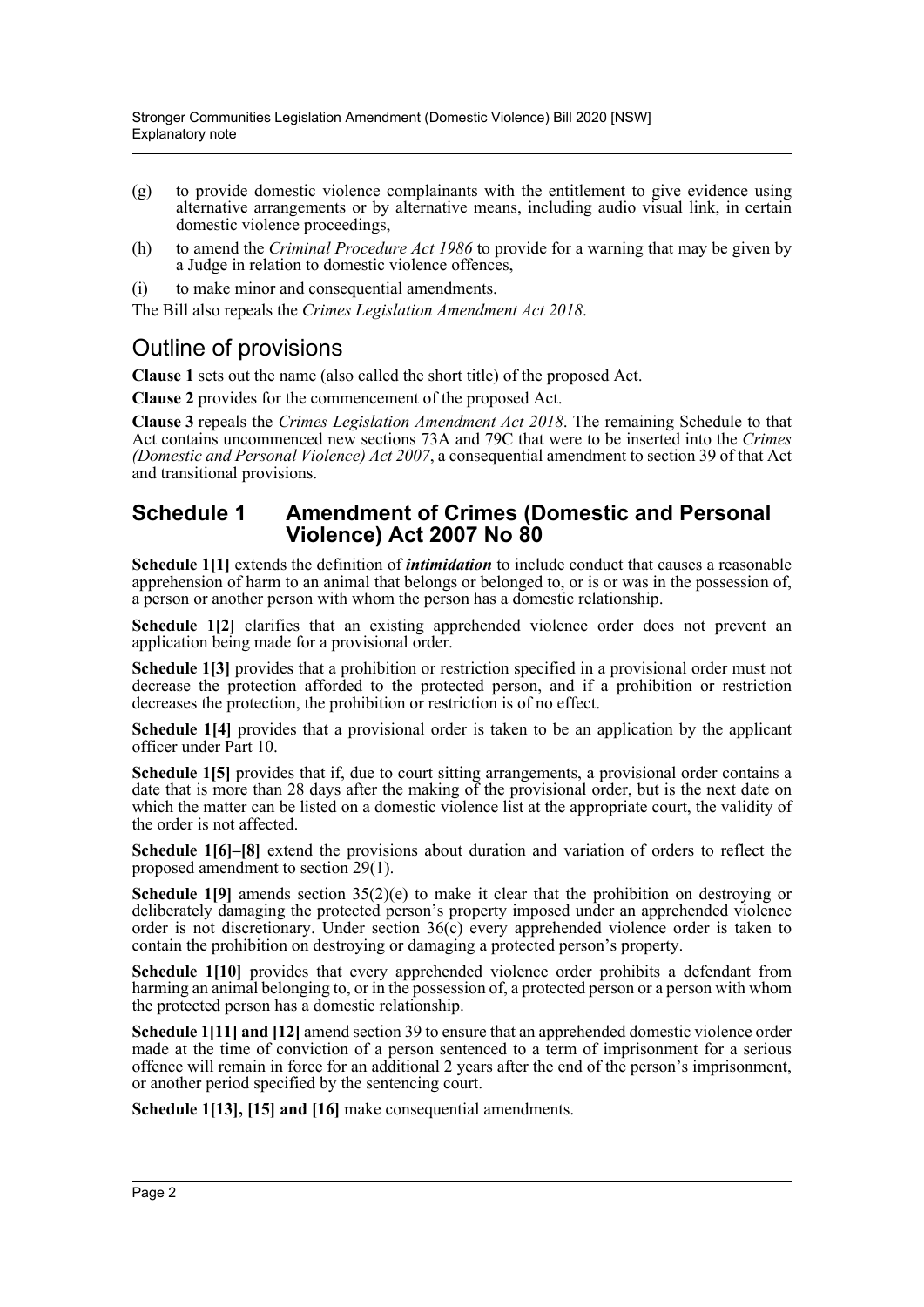**Schedule 1[14]** amends the definition of *application* in section 47 to include the definition of application used in Part 10, Division 5 and makes a consequential amendment to include the definition of *police-initiated order*.

**Schedule 1[17]** enables a court to grant leave to make an application for the variation or revocation of an indefinite apprehended domestic violence order where it is in the interests of justice. The proposed amendment also makes it clear that, where leave may be sought under section 72B, that section prevails and leave is not to be sought under section 79B.

**Schedule 1[18]** provides that if multiple orders relating to the same defendant and protected person are in force, and there is a prohibition or restriction specified in the orders that is inconsistent with or contrary to another order, the most recent prohibition or restriction prevails, subject to section 28B.

**Schedule 1[19]** inserts savings and transitional provisions.

### **Schedule 2 Amendment of Criminal Procedure Act 1986 No 209**

**Schedule 2[1]** defines *apprehended violence order proceedings* for the *Criminal Procedure Act 1986*.

**Schedule 2[2]** clarifies that Chapter 6, Part 4B, Division 4 applies to recorded statements of domestic violence complainants.

**Schedule 2[3]** inserts a proposed Division to provide that any part of domestic violence proceedings in which a complainant gives evidence must be held in closed court, unless a court otherwise directs. The proposed Division also provides that a complainant who gives evidence in proceedings for a domestic violence offence is entitled to alternative arrangements, or to give evidence by alternative means including by audio visual link or other technology. The court may make an order that alternative means of giving evidence should not be used only if there are special reasons in the interests of justice for the complainant's evidence not to be given by alternative means.

**Schedule 2[4]–[6] and [8]–[10]** make consequential amendments.

**Schedule 2[7] and [11]** provide that in a trial of a person for a domestic violence offence, if evidence is given or a question is asked of a witness that tends to suggest the absence of, or the delay in making, a complaint about a domestic violence offence, the Judge is to give a warning about that delay or absence. A Judge must not warn the jury that the delay is relevant to the victim's credibility unless there is sufficient evidence to justify such a warning. The warning may be combined, or given twice, if both a domestic violence offence and a prescribed sexual offence are alleged to have been committed by the person against the complainant.

**Schedule 2[12]** inserts a transitional provision in relation to the amendments in Schedule 2[7] and [11] to provide that the amendments do not apply to proceedings the hearing of which began before the commencement of the amendments.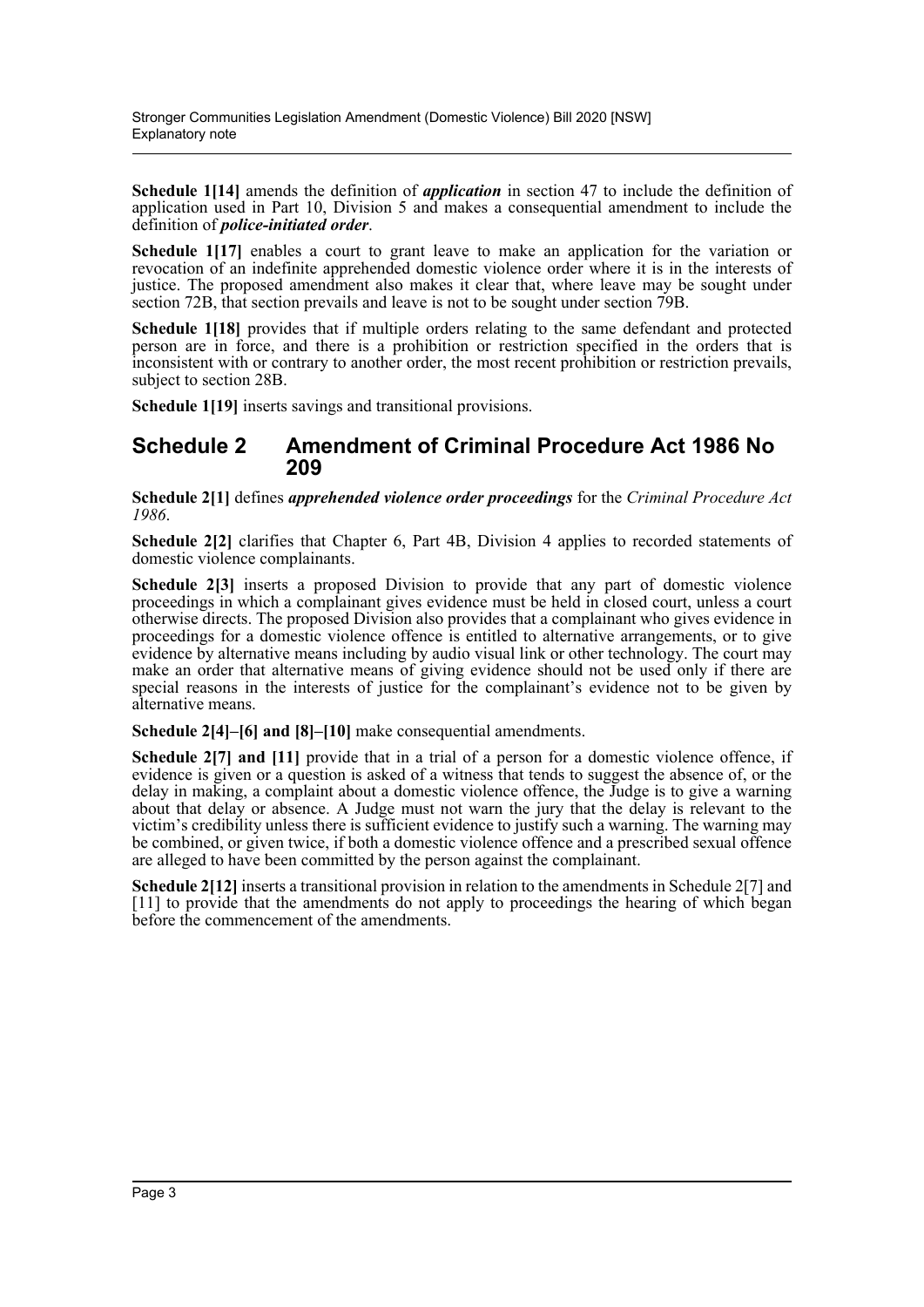First print



New South Wales

# **Stronger Communities Legislation Amendment (Domestic Violence) Bill 2020**

## **Contents**

|            |   |                                                                               | Page |
|------------|---|-------------------------------------------------------------------------------|------|
|            |   | Name of Act                                                                   |      |
|            |   | Commencement                                                                  |      |
|            | 3 | Repeal                                                                        |      |
| Schedule 1 |   | Amendment of Crimes (Domestic and Personal Violence) Act 2007<br><b>No 80</b> |      |
| Schedule 2 |   | Amendment of Criminal Procedure Act 1986 No 209                               |      |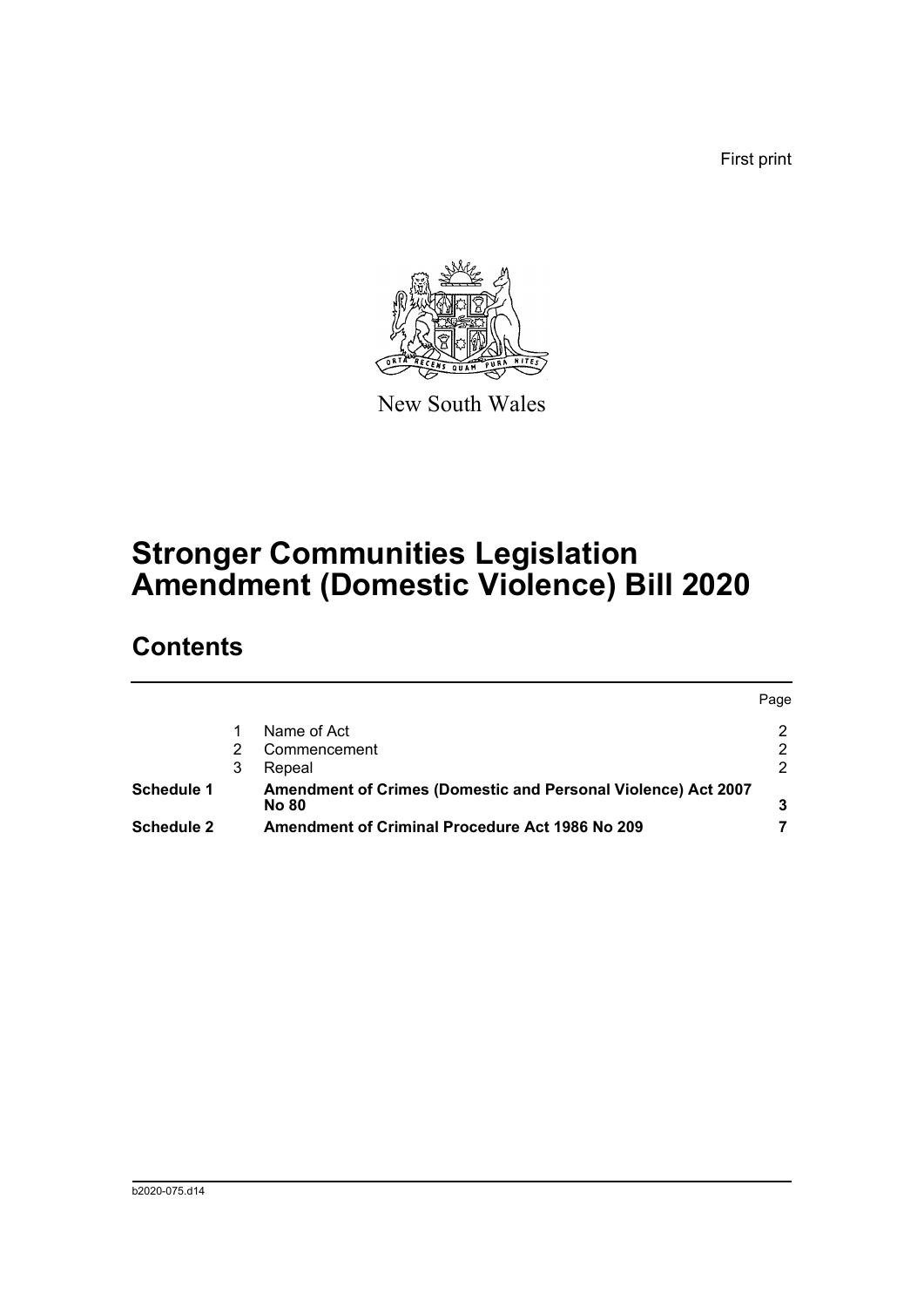

New South Wales

# **Stronger Communities Legislation Amendment (Domestic Violence) Bill 2020**

No , 2020

### **A Bill for**

An Act to amend the *Crimes (Domestic and Personal Violence) Act 2007* and the *Criminal Procedure Act 1986* in relation to domestic violence matters and to repeal the *Crimes Legislation Amendment Act 2018*.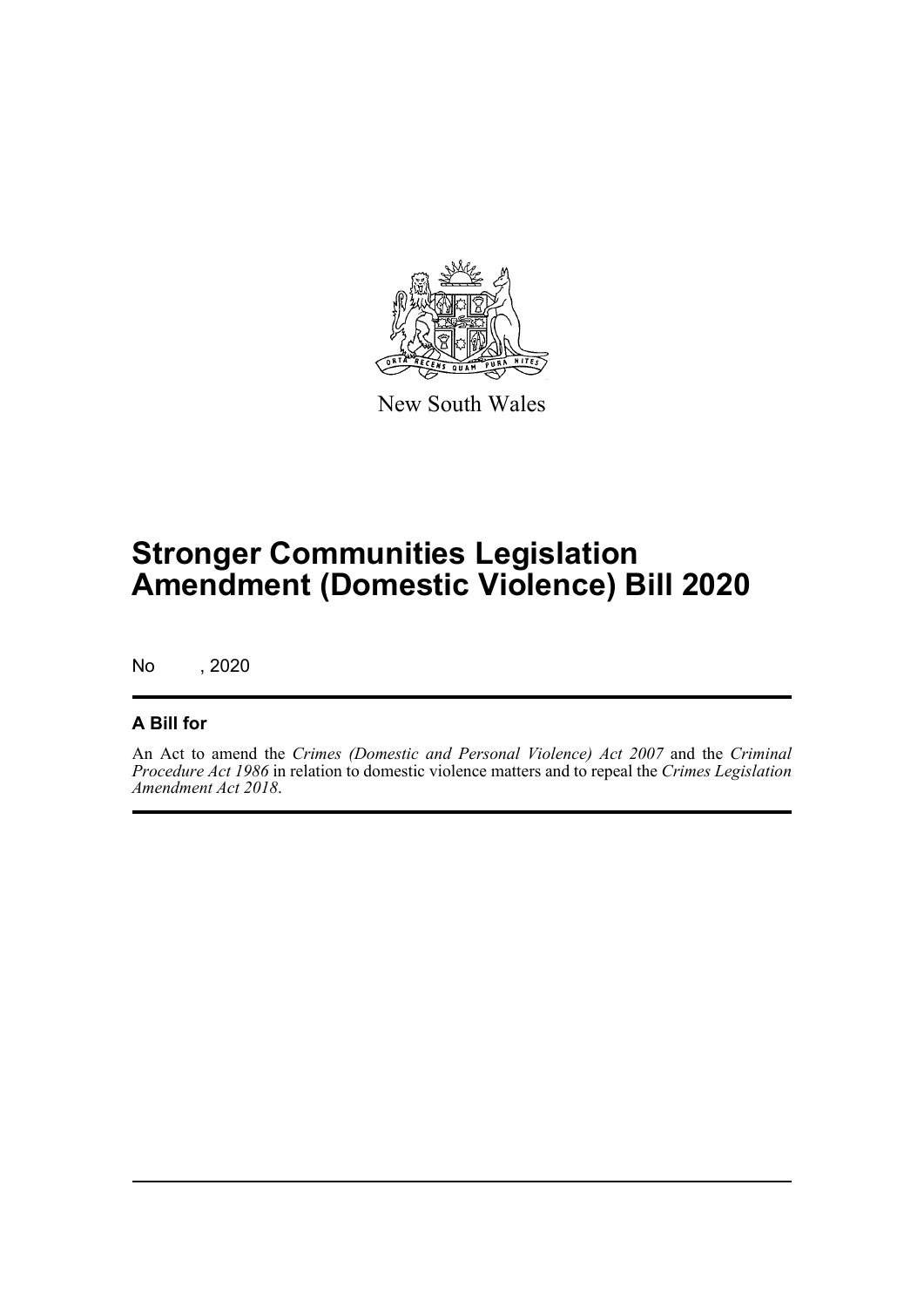Stronger Communities Legislation Amendment (Domestic Violence) Bill 2020 [NSW]

<span id="page-5-2"></span><span id="page-5-1"></span><span id="page-5-0"></span>

| 1 | <b>Name of Act</b>  |                                                                                                                                                      |                     |  |  |  |
|---|---------------------|------------------------------------------------------------------------------------------------------------------------------------------------------|---------------------|--|--|--|
|   |                     | This Act is the <i>Stronger Communities Legislation Amendment (Domestic Violence)</i><br>Act 2020.                                                   | 3<br>$\overline{4}$ |  |  |  |
|   | <b>Commencement</b> |                                                                                                                                                      |                     |  |  |  |
|   | (1)                 | This Act commences on the date of assent to this Act, except as provided by this<br>section.                                                         | 6<br>$\overline{7}$ |  |  |  |
|   | (2)                 | Schedule $1\begin{bmatrix}1\\1\end{bmatrix}$ and $\begin{bmatrix}10\\-12\end{bmatrix}$ commence on a day or days to be appointed by<br>proclamation. | 8<br>9              |  |  |  |
| 3 |                     | Repeal                                                                                                                                               |                     |  |  |  |
|   |                     | The Crimes Legislation Amendment Act 2018 No 83 is repealed.                                                                                         | 11                  |  |  |  |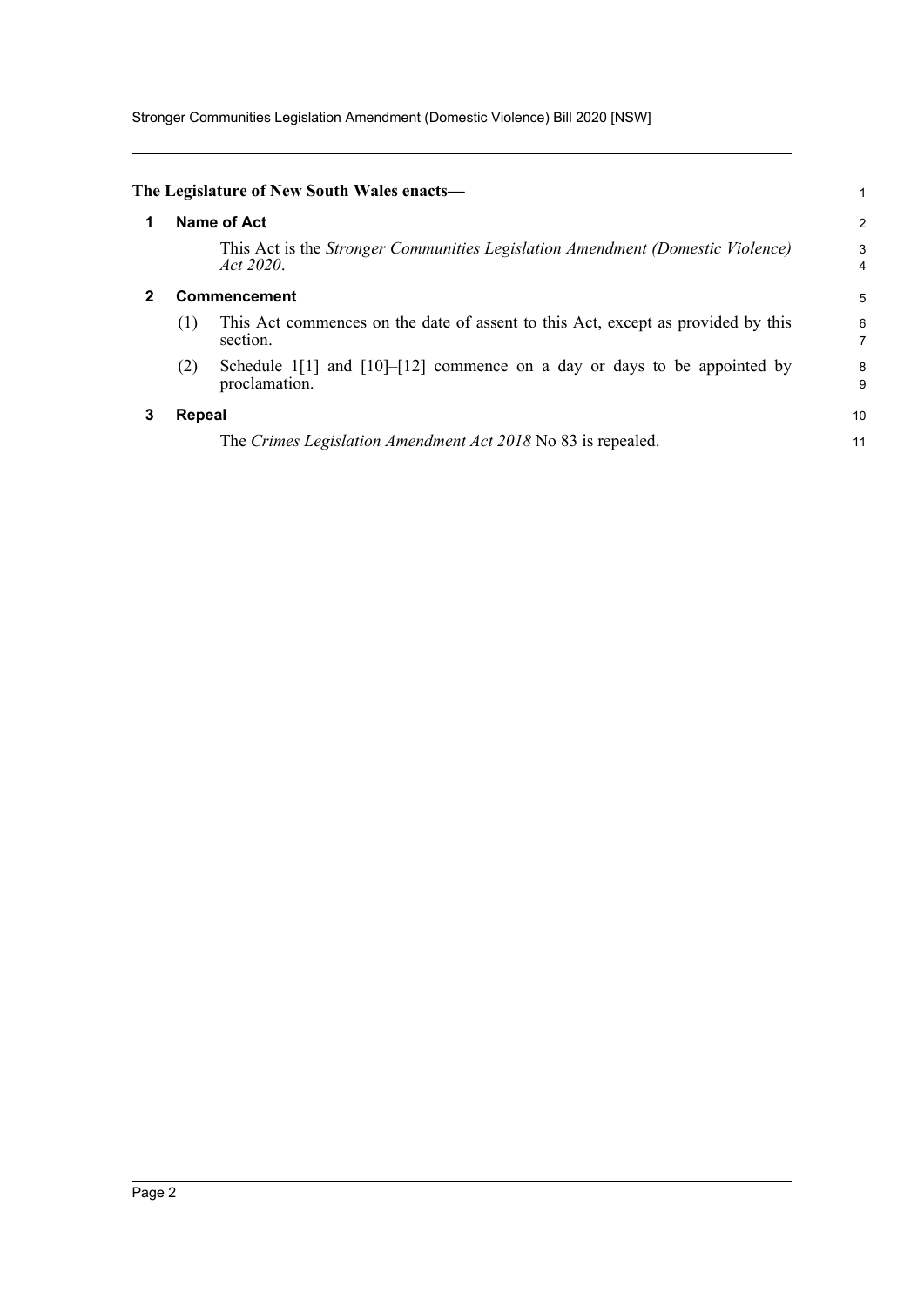<span id="page-6-0"></span>

|       | <b>Schedule 1</b>  | <b>Amendment of Crimes (Domestic and Personal</b><br>Violence) Act 2007 No 80                                                                                                                                                                                                                 | 1<br>$\overline{2}$  |
|-------|--------------------|-----------------------------------------------------------------------------------------------------------------------------------------------------------------------------------------------------------------------------------------------------------------------------------------------|----------------------|
| [1]   |                    | Section 7 Meaning of "intimidation"                                                                                                                                                                                                                                                           | 3                    |
|       |                    | Omit section $7(1)(c)$ . Insert instead—                                                                                                                                                                                                                                                      | 4                    |
|       |                    | conduct that causes a reasonable apprehension of—<br>(c)                                                                                                                                                                                                                                      | 5                    |
|       |                    | (i)<br>injury to the person or to another person with whom the person<br>has a domestic relationship, or                                                                                                                                                                                      | 6<br>$\overline{7}$  |
|       |                    | violence to any person, or<br>(11)                                                                                                                                                                                                                                                            | 8                    |
|       |                    | damage to property, or<br>(iii)                                                                                                                                                                                                                                                               | 9                    |
|       |                    | harm to an animal that belongs or belonged to, or is or was in the<br>(iv)<br>possession of, the person or another person with whom the person<br>has a domestic relationship.                                                                                                                | 10<br>11<br>12       |
| $[2]$ |                    | Section 27 Obligation to apply for provisional order in certain circumstances                                                                                                                                                                                                                 | 13                   |
|       |                    | Insert after section $27(3)$ —                                                                                                                                                                                                                                                                | 14                   |
|       | (3A)               | However, subsection (3) does not prevent an application being made.                                                                                                                                                                                                                           | 15                   |
| $[3]$ | <b>Section 28B</b> |                                                                                                                                                                                                                                                                                               | 16                   |
|       |                    | Insert after section 28A-                                                                                                                                                                                                                                                                     | 17                   |
|       | 28B                | Interaction with existing orders                                                                                                                                                                                                                                                              | 18                   |
|       | (1)                | This section applies if an apprehended violence order is already in force<br>against the defendant for the protection of the person concerned (an existing<br><i>order</i> ).                                                                                                                 | 19<br>20<br>21       |
|       | (2)                | An issuing officer must not make a prohibition or restriction in a provisional<br>order that would be inconsistent with a prohibition or restriction in the existing<br>order if the effect would be to decrease the protection afforded to the protected<br>person under the existing order. | 22<br>23<br>24<br>25 |
|       | (3)                | A prohibition or restriction specified in a provisional order that is inconsistent<br>with a prohibition or restriction specified in the existing order in a way that<br>would decrease the protection afforded to the protected person under the<br>existing order is of no effect.<br>Note- | 26<br>27<br>28<br>29 |
|       |                    | See section 81A for the effect of concurrent orders if there is an inconsistency between<br>2 or more concurrent orders.                                                                                                                                                                      | 30<br>31             |
| [4]   |                    | Section 29 Provisional order taken to be application for court order                                                                                                                                                                                                                          | 32                   |
|       |                    | Omit "for an order" from section 29(1). Insert instead "by the applicant officer".                                                                                                                                                                                                            | 33                   |
| [5]   | Section 29(3A)     |                                                                                                                                                                                                                                                                                               | 34                   |
|       |                    | Insert after section $29(3)$ —                                                                                                                                                                                                                                                                | 35                   |
|       | (3A)               | Failure to comply with the requirement under subsection $(3)(b)$ does not affect<br>the validity of the provisional order if the failure is due to court sitting<br>arrangements that prevent the matter from being heard by the appropriate<br>court.                                        | 36<br>37<br>38<br>39 |

### **[6] Section 32 Duration**

Omit "for a final apprehended violence order" from section  $32(1)(c)$ .

40 41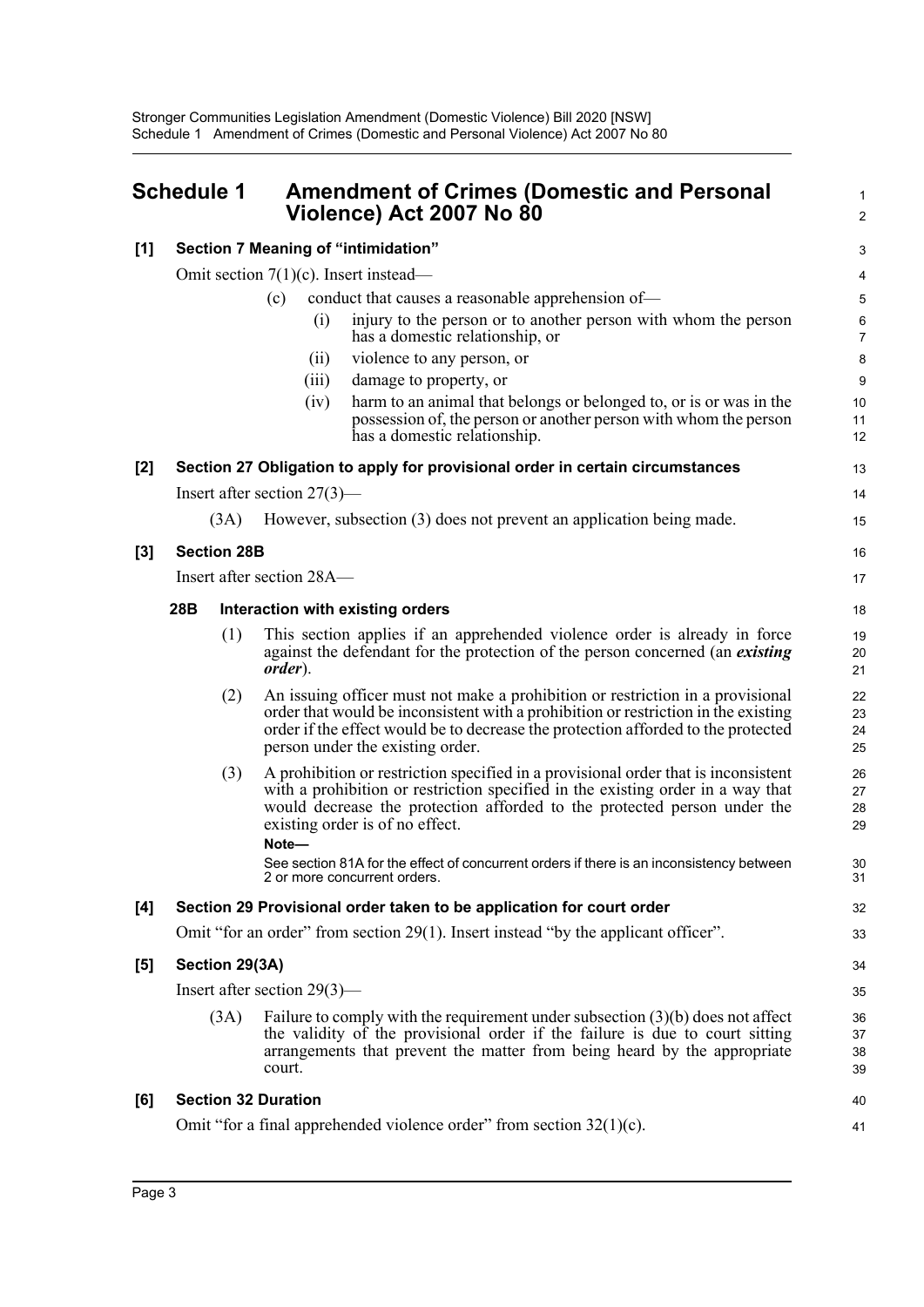|        |                                |     | Insert instead "under Part 10".                                                                                                                                           | $\mathbf{1}$          |  |  |
|--------|--------------------------------|-----|---------------------------------------------------------------------------------------------------------------------------------------------------------------------------|-----------------------|--|--|
| [7]    | officer                        |     | Section 33 Variation or revocation of provisional order on application of police                                                                                          | $\boldsymbol{2}$<br>3 |  |  |
|        |                                |     | Insert ", or variation of an apprehended violence order," after "order" in section 33(1)(b).                                                                              | $\overline{4}$        |  |  |
| [8]    |                                |     | Section 33A Variation or revocation of provisional order on application of defendant                                                                                      | 5                     |  |  |
|        | in section $33A(1)$ .          |     | Insert ", or variation of an apprehended violence order," after "apprehended violence order"                                                                              | $\,6\,$<br>7          |  |  |
| [9]    |                                |     | Section 35 Prohibitions and restrictions imposed by apprehended violence orders                                                                                           | 8                     |  |  |
|        |                                |     | Omit "destroying or deliberately damaging or" from section $35(2)(e)$ .                                                                                                   | 9                     |  |  |
| $[10]$ |                                |     | Section 36 Prohibitions taken to be specified in every apprehended violence order                                                                                         | 10                    |  |  |
|        |                                |     | Insert ", or harming an animal," after "property" in section $36(c)$ .                                                                                                    | 11                    |  |  |
| $[11]$ |                                |     | Section 39 Final order to be made on guilty plea or guilt finding for serious offence                                                                                     | 12                    |  |  |
|        |                                |     | Omit section 39(1). Insert instead—                                                                                                                                       | 13                    |  |  |
|        | (1)                            |     | This section applies to a person who pleads guilty to, or is found guilty of, a<br>serious offence.                                                                       | 14<br>15              |  |  |
|        | (1A)                           |     | A court must make a final apprehended violence order for the protection of the<br>person against whom the offence was committed whether or not—                           | 16<br>17              |  |  |
|        |                                | (a) | an interim apprehended violence order has been made, or                                                                                                                   | 18                    |  |  |
|        |                                | (b) | an application for an apprehended violence order has been made.                                                                                                           | 19                    |  |  |
| $[12]$ | Section 39(2A)-(2D)            |     |                                                                                                                                                                           |                       |  |  |
|        | Insert after section $39(2)$ — |     |                                                                                                                                                                           | 21                    |  |  |
|        | (2A)                           |     | For an apprehended domestic violence order imposed by a court under this<br>section, subsections $(2B)$ – $(2D)$ apply if the person–                                     | 22<br>23              |  |  |
|        |                                | (a) | was at least 18 years of age at the time of the commission of the offence,<br>and                                                                                         | 24<br>25              |  |  |
|        |                                | (b) | is sentenced to a term of imprisonment, other than by way of intensive<br>correction in the community, for the offence.                                                   | 26<br>27              |  |  |
|        | (2B)                           |     | Subject to subsection $(2C)$ , the court is to specify that the apprehended<br>domestic violence order remains in force for-                                              | 28<br>29              |  |  |
|        |                                | (a) | the period of the term of imprisonment for the offence, and                                                                                                               | 30                    |  |  |
|        |                                | (b) | an additional 2 years after the term of imprisonment ends.                                                                                                                | 31                    |  |  |
|        | (2C)                           |     | The court may specify a different period if, in the opinion of the court, there is<br>a good reason to impose a different period.                                         | 32<br>33              |  |  |
|        | (2D)                           |     | The date on which the apprehended domestic violence order comes into force<br>may be a day before the day the person starts serving the person's term of<br>imprisonment. | 34<br>35<br>36        |  |  |
| $[13]$ |                                |     | Section 40A Apprehended violence order may be made in care proceedings                                                                                                    | 37                    |  |  |
|        |                                |     | Omit "section 72" from the definition of <i>police-initiated order</i> in section $40A(9)$ .                                                                              | 38                    |  |  |
|        | Insert instead "Part 10".      |     |                                                                                                                                                                           | 39                    |  |  |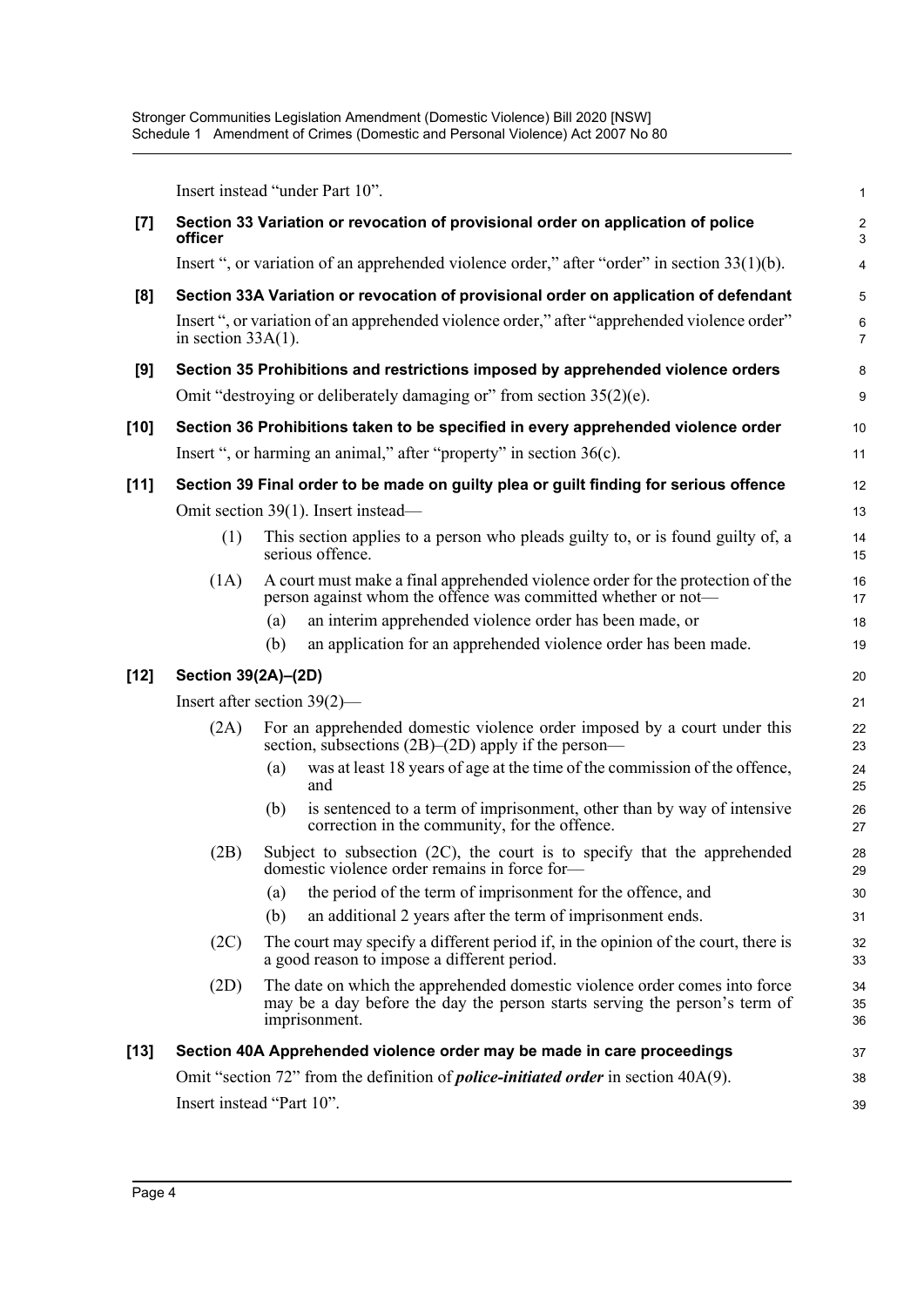Stronger Communities Legislation Amendment (Domestic Violence) Bill 2020 [NSW] Schedule 1 Amendment of Crimes (Domestic and Personal Violence) Act 2007 No 80

| $[14]$ |                                                                                | <b>Section 47 Definitions</b> |     |                                                                                                                                                                                                                                                       | 1              |  |  |
|--------|--------------------------------------------------------------------------------|-------------------------------|-----|-------------------------------------------------------------------------------------------------------------------------------------------------------------------------------------------------------------------------------------------------------|----------------|--|--|
|        | Omit the definition of <i>application</i> . Insert in alphabetical order—      |                               |     |                                                                                                                                                                                                                                                       |                |  |  |
|        |                                                                                |                               |     | application-                                                                                                                                                                                                                                          | 3              |  |  |
|        |                                                                                |                               | (a) | for Division 5—see section 72, or                                                                                                                                                                                                                     | 4              |  |  |
|        |                                                                                |                               | (b) | otherwise—for an order, means an application to a court for the making<br>of a final apprehended violence order or an interim court order.                                                                                                            | 5<br>6         |  |  |
|        |                                                                                |                               |     | <i>police-initiated order</i> means a final apprehended violence order or an interim<br>court order where-                                                                                                                                            | 7<br>8         |  |  |
|        |                                                                                |                               | (a) | the application for the order was made by a police officer, or                                                                                                                                                                                        | 9              |  |  |
|        |                                                                                |                               | (b) | a police officer was a party to the application proceedings for the order.                                                                                                                                                                            | 10             |  |  |
| $[15]$ |                                                                                | <b>Section 72 Definitions</b> |     |                                                                                                                                                                                                                                                       | 11             |  |  |
|        |                                                                                |                               |     | Omit the definition of <i>police-initiated order</i> .                                                                                                                                                                                                | 12             |  |  |
| $[16]$ |                                                                                |                               |     | Section 79A Duration of apprehended domestic violence orders                                                                                                                                                                                          | 13             |  |  |
|        |                                                                                |                               |     | Omit "73, 73A and 79C" from section 79A(5). Insert instead "39 and 73".                                                                                                                                                                               | 14             |  |  |
| $[17]$ | Section 79B Apprehended domestic violence orders may be of indefinite duration |                               |     |                                                                                                                                                                                                                                                       |                |  |  |
|        |                                                                                |                               |     | Omit section 79B(5). Insert instead—                                                                                                                                                                                                                  | 16             |  |  |
|        | (5)                                                                            |                               |     | The court may grant leave to make an application referred to in subsection $(4)$<br>only if the court is satisfied that—                                                                                                                              | 17<br>18       |  |  |
|        |                                                                                |                               | (a) | there has been a significant change in circumstances since the relevant<br>order was made or last varied, or                                                                                                                                          | 19<br>20       |  |  |
|        |                                                                                |                               | (b) | it is otherwise in the interests of justice.                                                                                                                                                                                                          | 21             |  |  |
|        |                                                                                | (6)                           |     | Subsections (4) and (5) do not apply in respect of a police-initiated order<br>where the protected person, or 1 of the protected persons, is a child and leave<br>must instead be sought under section 72B.                                           | 22<br>23<br>24 |  |  |
| $[18]$ | <b>Section 81A</b>                                                             |                               |     |                                                                                                                                                                                                                                                       |                |  |  |
|        | Insert after section 81-                                                       |                               |     |                                                                                                                                                                                                                                                       |                |  |  |
|        | 81A                                                                            |                               |     | <b>Effect of concurrent orders</b>                                                                                                                                                                                                                    | 27             |  |  |
|        |                                                                                | (1)                           |     | This section applies if—                                                                                                                                                                                                                              | 28             |  |  |
|        |                                                                                |                               | (a) | more than 1 apprehended violence order has been made in relation to a<br>defendant, and                                                                                                                                                               | 29<br>30       |  |  |
|        |                                                                                |                               | (b) | more than 1 of the orders applies to the same protected person.                                                                                                                                                                                       | 31             |  |  |
|        |                                                                                | (2)                           |     | If a prohibition or restriction specified in an order is inconsistent with, or<br>contrary to, a prohibition or restriction specified in another order applying to<br>the same protected person, the most recent prohibition or restriction prevails. | 32<br>33<br>34 |  |  |
|        |                                                                                | (3)                           |     | This section is subject to section 28B.                                                                                                                                                                                                               | 35             |  |  |
| $[19]$ |                                                                                |                               |     | Schedule 1 Savings, transitional and other provisions                                                                                                                                                                                                 | 36             |  |  |
|        |                                                                                |                               |     | Insert at the end of the Schedule, with appropriate Part and clause numbering-                                                                                                                                                                        | 37             |  |  |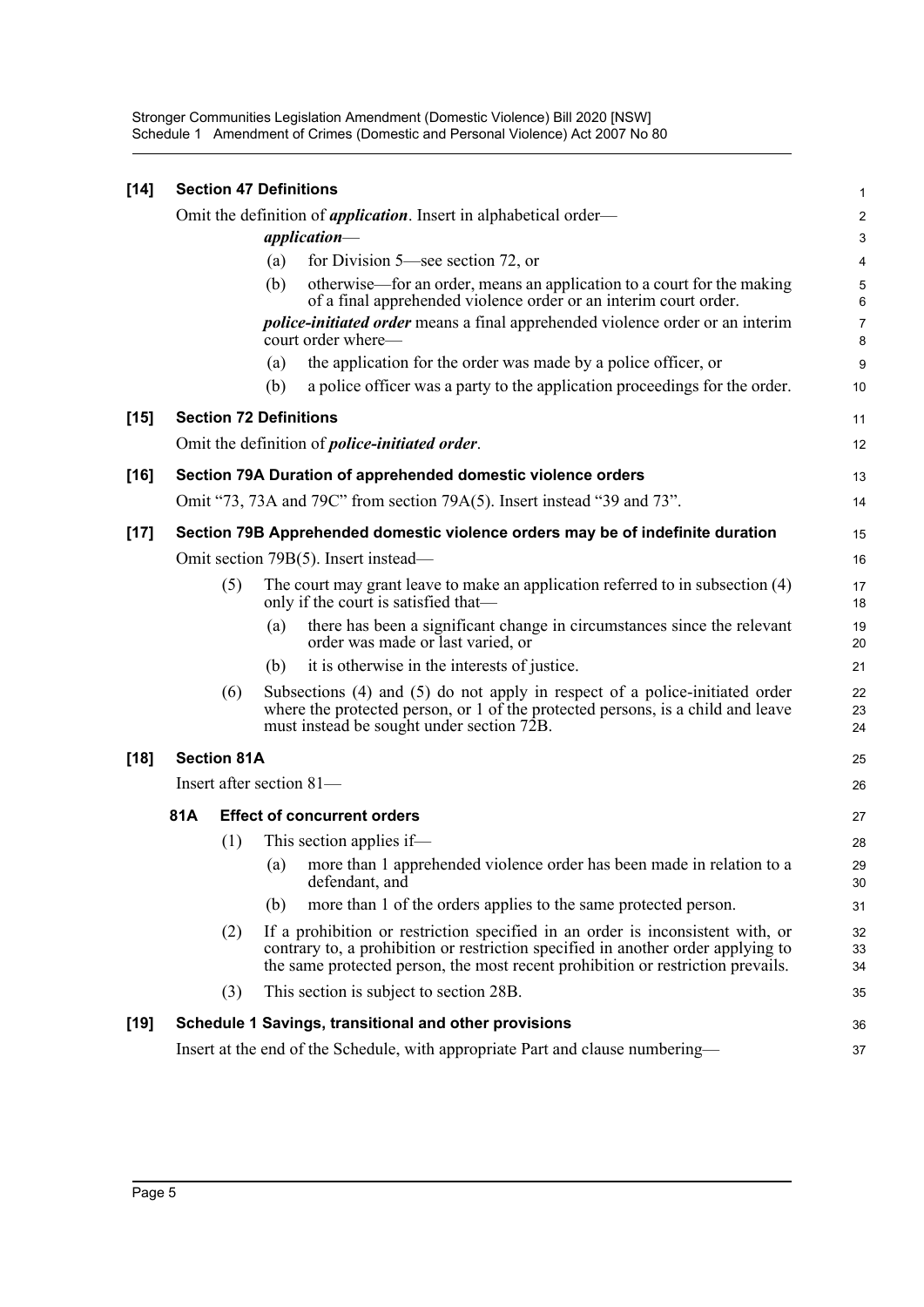## **Part Provisions consequent on enactment of Stronger Communities Legislation Amendment (Domestic Violence) Act 2020**

### **Definition**

In this Part—

*amending Act* means the *Stronger Communities Legislation Amendment (Domestic Violence) Act 2020*.

1  $\overline{2}$ 3

#### **Changes to definition of "intimidation"**

- (1) An application for an apprehended violence order made but not finally determined before the amendment of section 7 by the amending Act is to be dealt with as if that section had not been amended.
- (2) Section 7, as amended by the amending Act, applies to an application, made after the amendment, for the variation or revocation of a final apprehended violence order or interim court order in force immediately before the amendment.

#### **Prohibitions taken to be specified in every apprehended violence order**

To remove any doubt, section 36(c) as amended by the amending Act does not apply to an order made before the amendment.

#### **Period of final apprehended domestic violence order to be made on guilty plea or guilt finding for serious offence**

Section 39, as amended by the amending Act, does not extend to a person who pleaded guilty to, or was found guilty, of a serious offence before the commencement of Schedule 1[11] of the amending Act.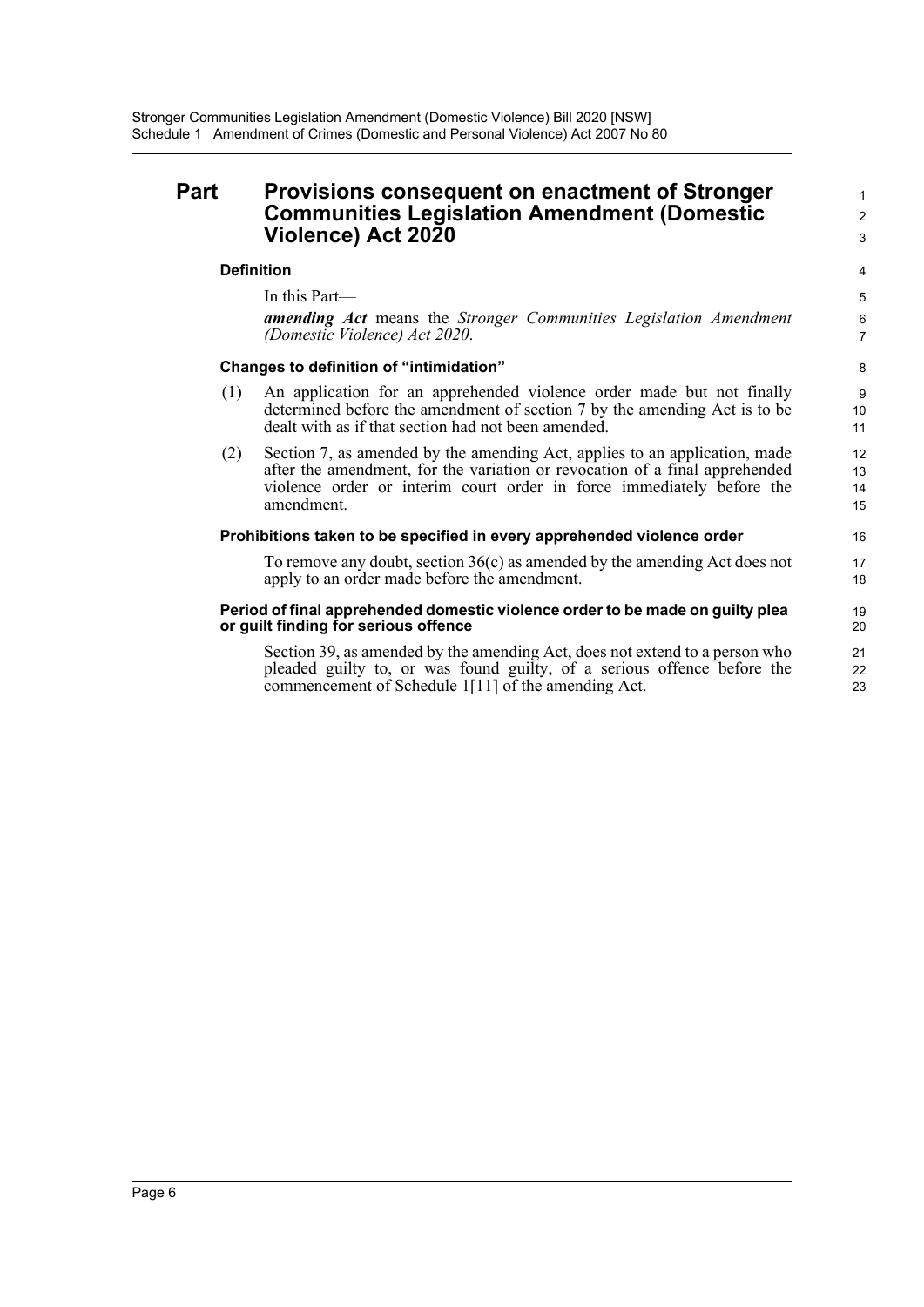<span id="page-10-0"></span>

|       | <b>Schedule 2</b> |                   | <b>Amendment of Criminal Procedure Act 1986 No</b><br>209                                                                                                                                                                                                                                 | 1<br>$\overline{2}$     |
|-------|-------------------|-------------------|-------------------------------------------------------------------------------------------------------------------------------------------------------------------------------------------------------------------------------------------------------------------------------------------|-------------------------|
| [1]   |                   |                   | <b>Section 3 Definitions</b>                                                                                                                                                                                                                                                              | 3                       |
|       |                   |                   | Insert in alphabetical order in section $3(1)$ —                                                                                                                                                                                                                                          | $\overline{\mathbf{4}}$ |
|       |                   |                   | <i>apprehended violence order proceedings</i> has the same meaning as in the<br>Crimes (Domestic and Personal Violence) Act 2007.                                                                                                                                                         | $\mathbf 5$<br>6        |
| $[2]$ |                   |                   | Chapter 6, Part 4B, Division 4, heading                                                                                                                                                                                                                                                   | $\overline{7}$          |
|       |                   |                   | Insert "provisions for recorded statements" after "Miscellaneous".                                                                                                                                                                                                                        | 8                       |
| $[3]$ |                   |                   | Chapter 6, Part 4B, Division 5                                                                                                                                                                                                                                                            | 9                       |
|       |                   |                   | Insert after Division 4—                                                                                                                                                                                                                                                                  | 10                      |
|       |                   | <b>Division 5</b> | Giving of evidence by domestic violence<br>complainants-other provisions                                                                                                                                                                                                                  | 11<br>12                |
|       | 289T              |                   | <b>Application of Division</b>                                                                                                                                                                                                                                                            | 13                      |
|       |                   | (1)               | This Division applies to the following—                                                                                                                                                                                                                                                   | 14                      |
|       |                   |                   | proceedings for a domestic violence offence,<br>(a)                                                                                                                                                                                                                                       | 15                      |
|       |                   |                   | apprehended violence order proceedings but only if—<br>(b)                                                                                                                                                                                                                                | 16                      |
|       |                   |                   | the defendant in the proceedings is a person charged with a<br>(i)<br>domestic violence offence, and                                                                                                                                                                                      | 17<br>18                |
|       |                   |                   | the protected person is the alleged victim of the offence.<br>(i)                                                                                                                                                                                                                         | 19                      |
|       |                   | (2)               | If the complainant in the proceedings is a person against whom a prescribed<br>sexual offence is alleged to have been committed by the accused person, this<br>Division applies in addition to Part 5.                                                                                    | 20<br>21<br>22          |
|       | <b>289U</b>       |                   | Proceedings must be held in camera when complainant gives evidence                                                                                                                                                                                                                        | 23                      |
|       |                   | (1)               | Unless a court otherwise directs, the following parts of proceedings must be<br>held in camera-                                                                                                                                                                                           | 24<br>25                |
|       |                   |                   | parts in which evidence is given by a complainant,<br>(a)                                                                                                                                                                                                                                 | 26                      |
|       |                   |                   | parts in which a recording of evidence of the complainant is heard by<br>(b)<br>the court.                                                                                                                                                                                                | 27<br>28                |
|       |                   | (2)               | The court may direct that a part of proceedings specified in subsection (1) be<br>held in open court only—                                                                                                                                                                                | 29<br>30                |
|       |                   |                   | at the request of a party to the proceedings, and<br>(a)                                                                                                                                                                                                                                  | 31                      |
|       |                   |                   | if the court is satisfied that—<br>(b)                                                                                                                                                                                                                                                    | 32                      |
|       |                   |                   | special reasons in the interests of justice require the part of the<br>(i)<br>proceedings to be held in open court, or                                                                                                                                                                    | 33<br>34                |
|       |                   |                   | the complainant consents to giving their evidence in open court.<br>(i)                                                                                                                                                                                                                   | 35                      |
|       |                   | (3)               | The principle that proceedings for an offence should generally be open or<br>public in nature, or that justice should be seen to be done, does not of itself<br>constitute special reasons in the interests of justice requiring the part of the<br>proceedings to be held in open court. | 36<br>37<br>38<br>39    |
|       |                   | (4)               | This section-                                                                                                                                                                                                                                                                             | 40                      |
|       |                   |                   | applies to a complainant who-<br>(a)                                                                                                                                                                                                                                                      | 41                      |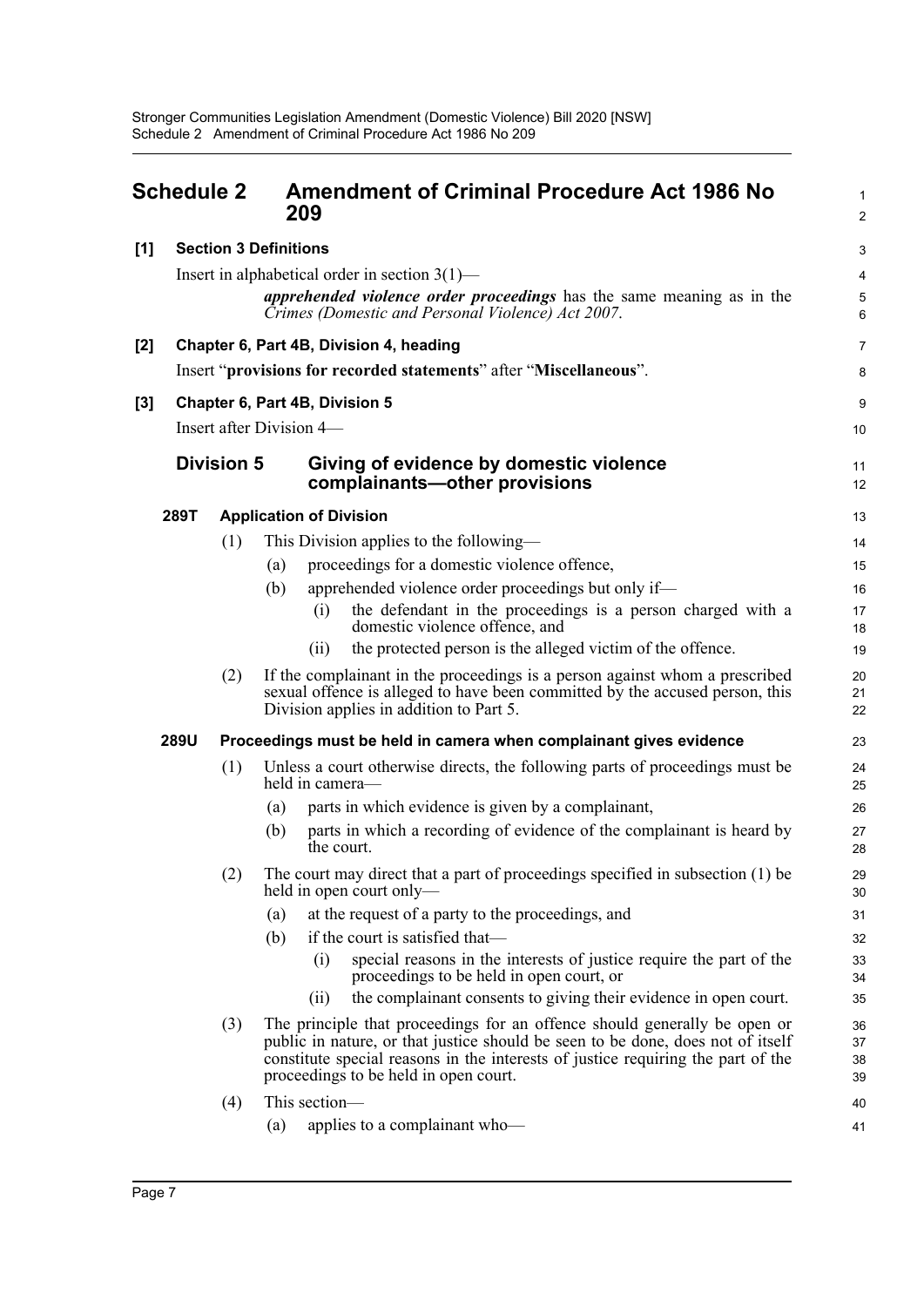(i) gives evidence in a way provided for by the other provisions of this Part, or

- (ii) if the complainant is a vulnerable person—gives evidence in a way provided for by Part 6, and
- (b) does not affect an entitlement of the complainant to—
	- (i) give evidence in a way provided for by the other provisions of this Part, or
	- (ii) have a support person present when giving evidence under section 306ZQ, or
	- (iii) if the complainant is a vulnerable person—give evidence in a way provided for by Part 6.

#### **289V Alternative means of giving evidence and alternative arrangements for complainants**

- (1) A complainant who gives evidence in proceedings is entitled, but may choose not—
	- (a) to give the evidence from a place other than the courtroom by audio visual link or other technology that enables communication between the place and the courtroom (*alternative means*), or
	- (b) to give the evidence by use of arrangements made to restrict contact, including visual contact, between the complainant and the accused person or other persons in the courtroom (*alternative arrangements*), including the following—
		- (i) use of screens,
		- (ii) planned seating arrangements for persons who have an interest in the proceedings, including the level at which the persons are seated and the persons in the complainant's line of vision.
- (2) If, to enable evidence to be given by alternative means or by use of alternative arrangements, the court considers it appropriate, the court may adjourn the proceedings or part of the proceedings from the courtroom to another court or place.
- (3) Despite subsection  $(1)(a)$ , a complainant must not give evidence by alternative means if a court orders, on the court's own initiative or on application by a party to the proceedings, that alternative means must not be used.
- (4) A court may make an order under subsection (3) only if the court is satisfied that there are special reasons, in the interests of justice, for the complainant's evidence not to be given by alternative means.
- (5) In proceedings in which there is a jury and evidence is given by alternative means or by use of alternative arrangements, the Judge must—
	- (a) inform the jury that it is standard procedure for complainants' evidence in proceedings for a domestic violence offence to be given by the means or by use of the arrangements, and
	- (b) warn the jury not to draw any inference adverse to the accused person or give the evidence greater or lesser weight because it is given by the means or by use of the arrangements.
- (6) A place outside the courtroom from which a complainant gives evidence under this section is taken to be part of the courtroom in which the proceedings are being held.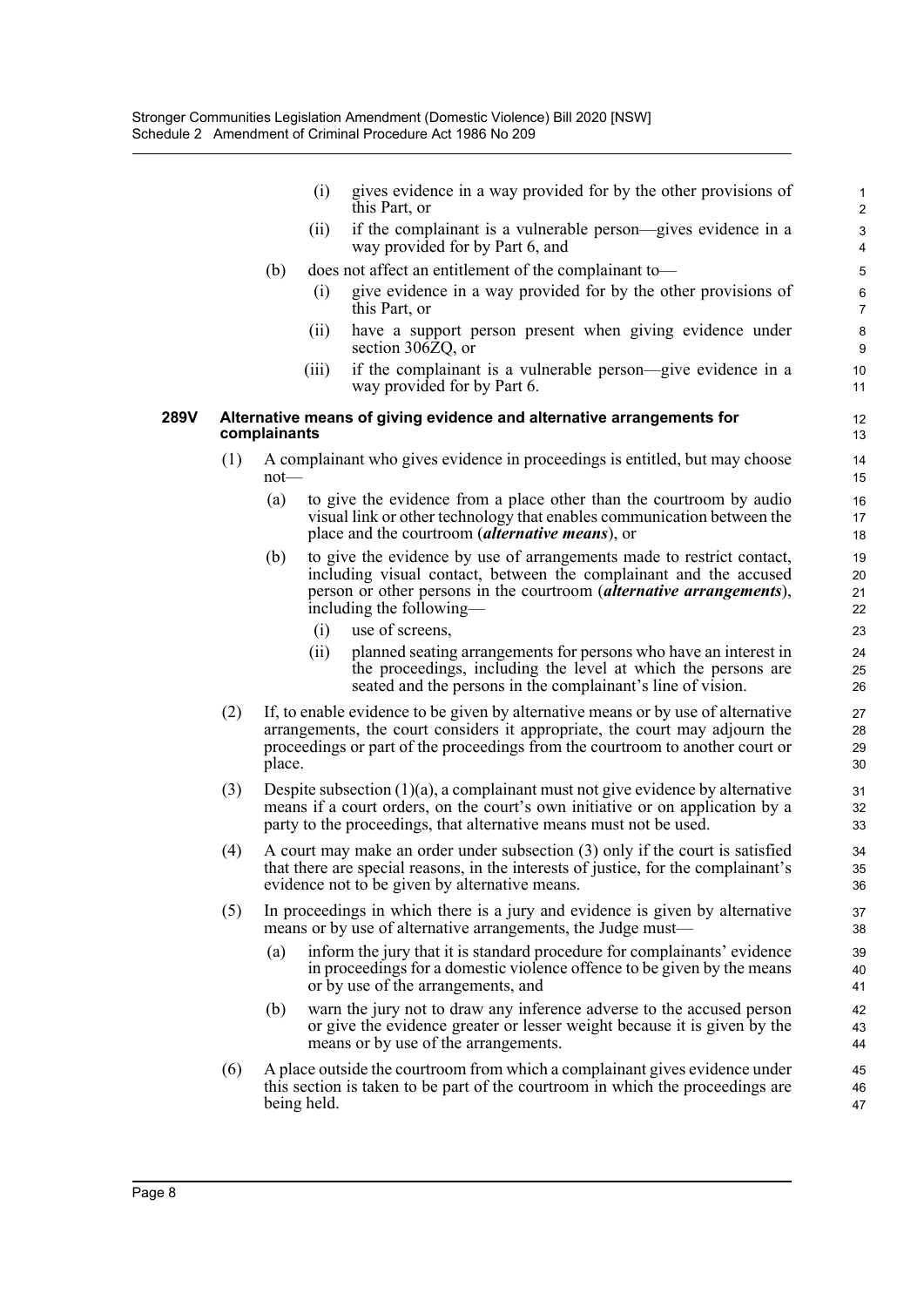|       |       | (7)                       |       | If a complainant gives evidence by alternative means or by use of alternative<br>arrangements in a place other than a courtroom, the court may order that a<br>court officer be present at the place.                                      | $\mathbf{1}$<br>$\sqrt{2}$<br>3 |
|-------|-------|---------------------------|-------|--------------------------------------------------------------------------------------------------------------------------------------------------------------------------------------------------------------------------------------------|---------------------------------|
|       |       | (8)                       |       | This section does not apply to or in relation to the giving of evidence by a<br>vulnerable person if Part 6, Division 4 applies to the giving of the evidence.                                                                             | 4<br>5                          |
|       |       | (9)                       | Note- | This section extends to evidence given in proceedings instituted before the<br>commencement of this section, including a new trial that was ordered to take<br>place before that commencement and proceedings that have been partly heard. | 6<br>$\overline{7}$<br>8        |
|       |       |                           |       | Part 3B of the Witness Protection Act 1995 provides for alternative means for the giving<br>of evidence by a person who is, or was, a participant in a witness protection program<br>under that Act.                                       | 9<br>10<br>11                   |
| [4]   |       |                           |       | Section 291 Proceedings must be held in camera when complainant gives evidence                                                                                                                                                             | 12                              |
|       |       |                           |       | Insert "289V or" after "under section" in section $291(2)$ .                                                                                                                                                                               | 13                              |
| [5]   |       | <b>Section 291(5)</b>     |       |                                                                                                                                                                                                                                            | 14                              |
|       |       |                           |       | Insert "289V or" after "by section".                                                                                                                                                                                                       | 15                              |
| [6]   |       |                           |       | Section 291C Media access to proceedings held in camera                                                                                                                                                                                    | 16                              |
|       |       |                           |       | Insert "289V or" after "whether under section" in section $291C(1)$ .                                                                                                                                                                      | 17                              |
| $[7]$ |       |                           |       | Section 294 Warning to be given by Judge in relation to lack of complaint in certain<br>sexual offence proceedings                                                                                                                         | 18<br>19                        |
|       |       |                           |       | Insert after section $294(2)$ —                                                                                                                                                                                                            | 20                              |
|       |       | (3)                       |       | If the trial of the person also relates to a domestic violence offence alleged to<br>have been committed by the person against the same victim, the Judge may—                                                                             | 21<br>22                        |
|       |       |                           | (a)   | also give a warning under section 306ZR, or                                                                                                                                                                                                | 23                              |
|       |       |                           | (b)   | give a single warning to address both types of offences.                                                                                                                                                                                   | 24                              |
| [8]   |       |                           |       | Section 294B Giving of evidence by complainant in prescribed sexual offence<br>proceedings-alternative arrangements                                                                                                                        | 25<br>26                        |
|       |       | from section $294B(1A)$ . |       | Omit "(within the meaning of the Crimes (Domestic and Personal Violence) Act 2007)"                                                                                                                                                        | 27<br>28                        |
| [9]   |       | giving evidence           |       | Section 294C Complainant entitled to have support person or persons present when                                                                                                                                                           | 29<br>30                        |
|       |       |                           |       | Insert "289V or" after "under section" in section $294C(2)(a)$ .                                                                                                                                                                           | 31                              |
| [10]  |       | while giving evidence     |       | Section 306ZK Vulnerable persons have a right to presence of a support person                                                                                                                                                              | 32<br>33                        |
|       |       | section $306ZK(1)(c)$ .   |       | Omit "within the meaning of the Crimes (Domestic and Personal Violence) Act 2007" from                                                                                                                                                     | 34<br>35                        |
| [11]  |       | <b>Section 306ZR</b>      |       |                                                                                                                                                                                                                                            | 36                              |
|       |       |                           |       | Insert after section 306ZQ—                                                                                                                                                                                                                | 37                              |
|       | 306ZR |                           |       | Warning to be given by Judge in relation to lack of complaint in certain<br>domestic violence offence proceedings                                                                                                                          | 38<br>39                        |
|       |       | (1)                       |       | This section applies if, on the trial of a person for a domestic violence offence,<br>evidence is given or a question is asked of a witness that tends to suggest—                                                                         | 40<br>41                        |
|       |       |                           |       |                                                                                                                                                                                                                                            |                                 |